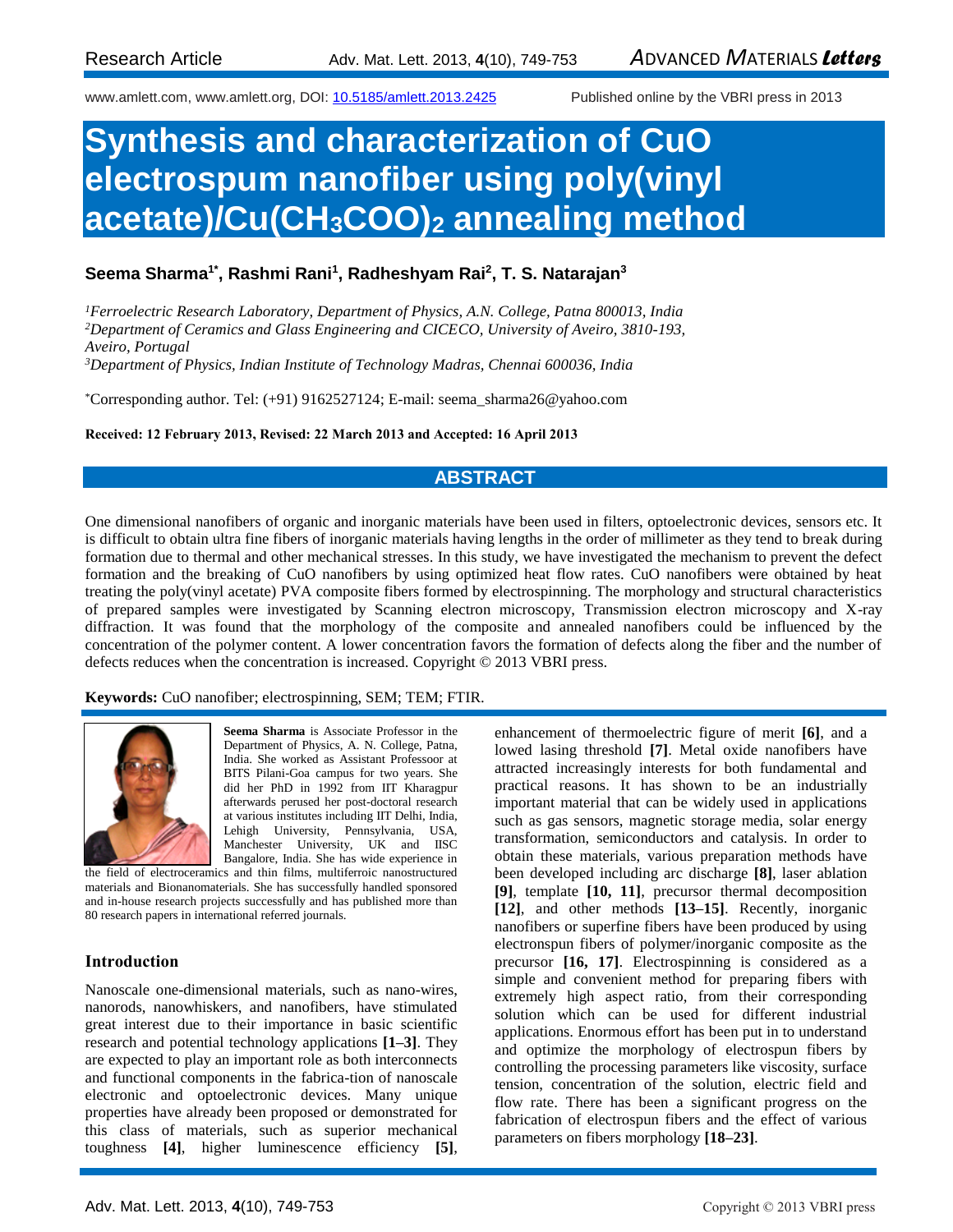Electrospinning method involves the following steps: (1) Preparation of a sol with suitable inorganic precursor and polymer content, and achieving the right rheology for electronspinning. (2) Spinning of the solution to obtain fibers of polymer/inorganic composite. (3) Cal-cinations of the composite fibers to obtain final oxide fibers. It is important, however, to control all of the above three stages in order to obtain high quality fibers with the desired final properties. CuO nanofibers are important materials for their use in various industrial application.

Not many investigations have been reported on the reasons behind defect formation in the fibers and breakage of fibers during thermal treatment; methods to control the formation of defects have also not received much attention. The main aim of this study is to investigate the effect of heat flow rate and inorganic precursor content/concentration on CuO-PVA fiber morphology and the possible mechanism behind such structural changes in fibers. In this communication, we present a study of the structural & microstructural properties of CuO nanofibers.

Table 1. Optimized parameters of the CuO nanofibers.

| <b>Electrospinning Parameters</b>                | <b>Optimized</b><br><b>Values</b> |
|--------------------------------------------------|-----------------------------------|
|                                                  |                                   |
| Distance between electrodes                      | 14cm                              |
| Size of the needle opening                       | 25G                               |
| Conductivity of the sol                          | 15.6 m $S/cm$                     |
| Temperature of the sol                           | 303K                              |
| Viscosity of the sol                             | $1.03$ Pa.s                       |
| Calcination temperature                          | 823K                              |
| Time of the calcining                            | 5hr                               |
| Average diameter of the fiber after<br>calcining | 200 <sub>nm</sub>                 |

### **Experimental**

Copper acetate (99%), zinc acetate(99%), polyvinyl alcohol PVA ( $Mw = 80 - 124$  kD) and 100% pure acetic acid were purchased from Aldrich and used as received without any further purification. 0.5g of the copper acetate  $(Cu(CH_3COO)_2$ . H<sub>2</sub>O) was dissolved in 4.5ml of 10wt% aqueous PVA solution. This solution was then stirred for 24h at room temperature for the formation of pale blue colored copper hydroxide. Eq. (1) represents the chemical reaction depicting the hydrolysis of the employed precursor to the formation of  $Cu(OH)_2$ . Later, as-prepared solution was introduced in 10ml syringe with a hypodermic needle (dia. 2 mm) in a controlled electrospinning setup.

 $Cu(CH_3COO)_2.H_2O + H_2O \rightarrow Cu(OH)_2 + 2CH_3COOH$  $---(1)$ 

The flow rate and applied electric field was varied to obtain the optimal conditions for the electrospun fibers. The obtained optimal condition was as follows: flow rate of 0.2ml/h and the applied electric field of 1.25kV/cm. High electric field strength (1.4kV/cm) was employed to enable

for the high stretch rates of the electrospun jet. The distance between the needle tip and the collector against the applied electric field was set as 14cm.The longer distance between the needle tip and the collector aided the stretching of the jet due to the increase in the distance covered by the spiralling electrospun jet before being deposited on the collector. **Table 1** shows the optimized paramaters for the preaparation of CuO nanofibers.

The fiber mesh obtained was then annealed to obtain CuO nanofibers. Annealing of the electrospun fibers at 550 -650 °C for 4-5h at different heat flow rates caused the elimination of water molecules from the copper hydroxide and resulted in the formation of copper oxide (CuO) as given in Eq (2).The heating and cooling rates employed were kept at 1, 2 and 5  $\degree$ C/min, respectively,

 $Cu(OH)<sub>2</sub> \rightarrow H<sub>2</sub>O + CuO$  ----- (2)

The fine calcined powders were used to characterize the structural and microstructural properties of the compound. The X-ray diffraction pattern of the compounds were recorded at room temperature using X-ray powder diffractometer with CuK $\alpha$  ( $\alpha$  = 1.5418Å) radiation (Rigaku Minifiex, Japan) in a wide range of Bragg angles  $2\theta$  (20<sup>0</sup> $\leq$  $20 \le 70^{\circ}$ ) at a scanning rate of  $2^{\circ}$  min<sup>-1</sup>. The morphology of the electrospun nanofibers was observed using field emission scanning electron microscopy (FE-SEM, JOEL JSM-6340F; Japan) with an EDAX attachment. Spectroscopic characterization has been investigated by a Fourier-transform infrared (FT-IR) spectrophotometer supplied by Perkin Elmer, USA.

#### **Results and discussion**

**Fig 1(A)** shows the characteristic diffraction peaks of PVA and Copper acetate composite (as spun). **Fig 1(B)** gives the XRD curves for calcined fiber samples. These x-ray diffraction patterns indicate the formation of monoclinic structure of CuO. After calcining at 550 and 650  $\degree$ C, the semicrystalline peak for PVA around  $2\theta = 20^{\circ}$ corresponding to (101) plane disappeared. XRD spectra of the fibers after calcinations at 550°C and 650<sup>0</sup>C showed peaks at 32.3°(110), 35.4°(002),38.5°(111), 48.5° (-202), 53.1° (020), 57.9° (202), 61.1°(-113) and 67.5° (220) corresponding to CuO and they agreed very well with the literature **[24]**. The XRD pattern corresponds to monoclinic copper oxide phases which are in very good agreement with reported values in the literature JCPDS  $-5 - 0661$ . No characteristic peaks of impurity and intermediate products were observed.

**Fig. 2,** shows the EDAX spectrum of the calcined CuO nanofibers at  $550^\circ$  C. It confirms the presence of the elements in CuO. From the EDAX measurements, it was obtained that Cu and O are present in the weight percentages of 92.33 and 7.67 respectively.

**Fig. (3)** shows the SEM micrographs of the composite nanofibers for various PVA-polymer concentrations (6, 8, 10 and 12wt%). The formation of fibers could be conveniently controlled by optimizing the polymer concentration. At low concentrations, formation of defects such as beads along the fibers were observed (**Fig. 3a**) which is due to the capillary breakup of the spinning jet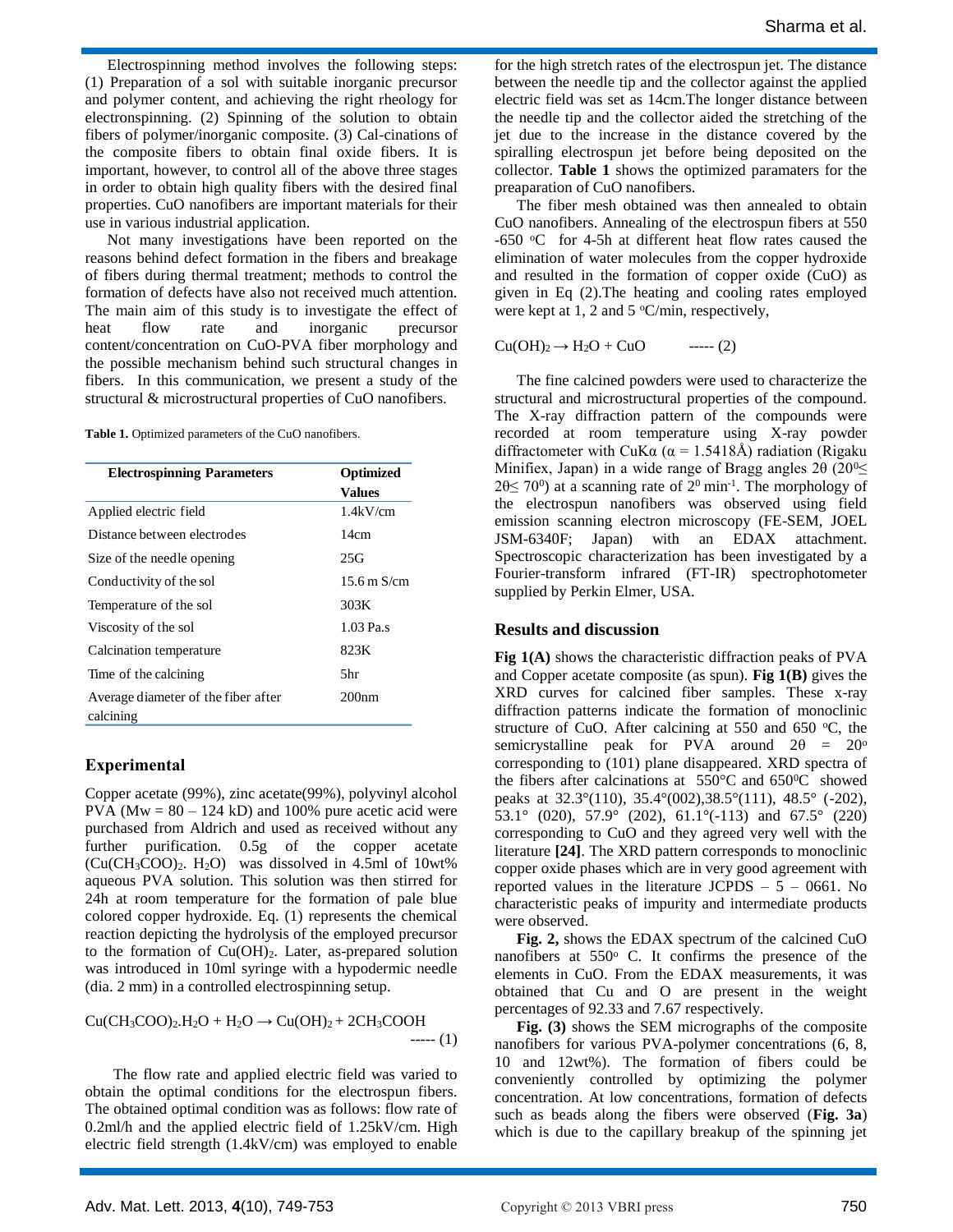## Research ArticleAdv. Mat. Lett. 2013, **4**(10), 749-753 *A*DVANCED *M*ATERIALS *Letters*

because of surface tension **[25]**. As the concentration of the polymer in the solution increases (**Fig. 3A-3D**), the number of defects was found to decrease, resulting in the formation of uniform fibers with increase in diameters.



**Fig. 1.** (A) XRD patterns of PVA/copper acetate composite fibers (as spun), (b) XRD patterns of PVA/copper acetate composite fibers calcined at 550 & 650 <sup>o</sup>C.



**Fig. 2.** EDAX spectrum of the calcined CuO nanofibers.

This suppression of defects during the fiber formation can perhaps be understood as follows: Increasing concentration of solution helps to raise the viscoelastic forces which might have resulted in reducing the influence nanofibers was obtained. This randomness of the fiber mesh obtained was the direct consequence of the bending instability associated with the electrospun jet [27]. forces due to surface tension. The result obtained is similar to those observed earlier in the case of polystyrene **[26]**. The obtained results illustrate that the morphology of the composite fibers were optimized with minimal defects when the concentration of the gel reached 12 wt%. It can be seen from the SEM images that a random mesh of mesh obtained was the direct consequence of the bending instability associated with the electrospun jet **[27]**.



**Fig. 3.** SEM photograph for PVA/copper acetate composite fibers for various concentrations  $(A)$  6,  $(B)$  8,  $(C)$  10,  $(D)$  12wt%.



**Fig. 4.** (A) TEM photographs for PVA/copper acetate composite fibers at heating rate 1<sup>0</sup>/min., (B) SAED pattern PVA/copper acetate composite fibers at heating rate 1<sup>0</sup>/min., TEM photographs for PVA/copper acetate composite fibers at heating rate (C) 2<sup>0</sup>/min. and (D) 5<sup>0</sup>/min.

Internal crystal structure of the CuO nanofibers sintered at 550<sup>o</sup>C at a heating rate of  $1^0$ /min,  $2^0$ /min & 5<sup>0</sup>/min were studied by transmission electron microscopy (TEM) and are presented in **Fig. 4 (A-D)**. It is evident from the TEM image that the continuous fibers comprise of nanosized CuO particulates. From the TEM images, the crystal size of CuO particles was found to vary from 5 to 10 nm, whereas the grains were found to be almost in uniform shape. CuO nanofibers sintered at  $550^{\circ}$ C at a heating  $> 1^{\circ}$ /min led to the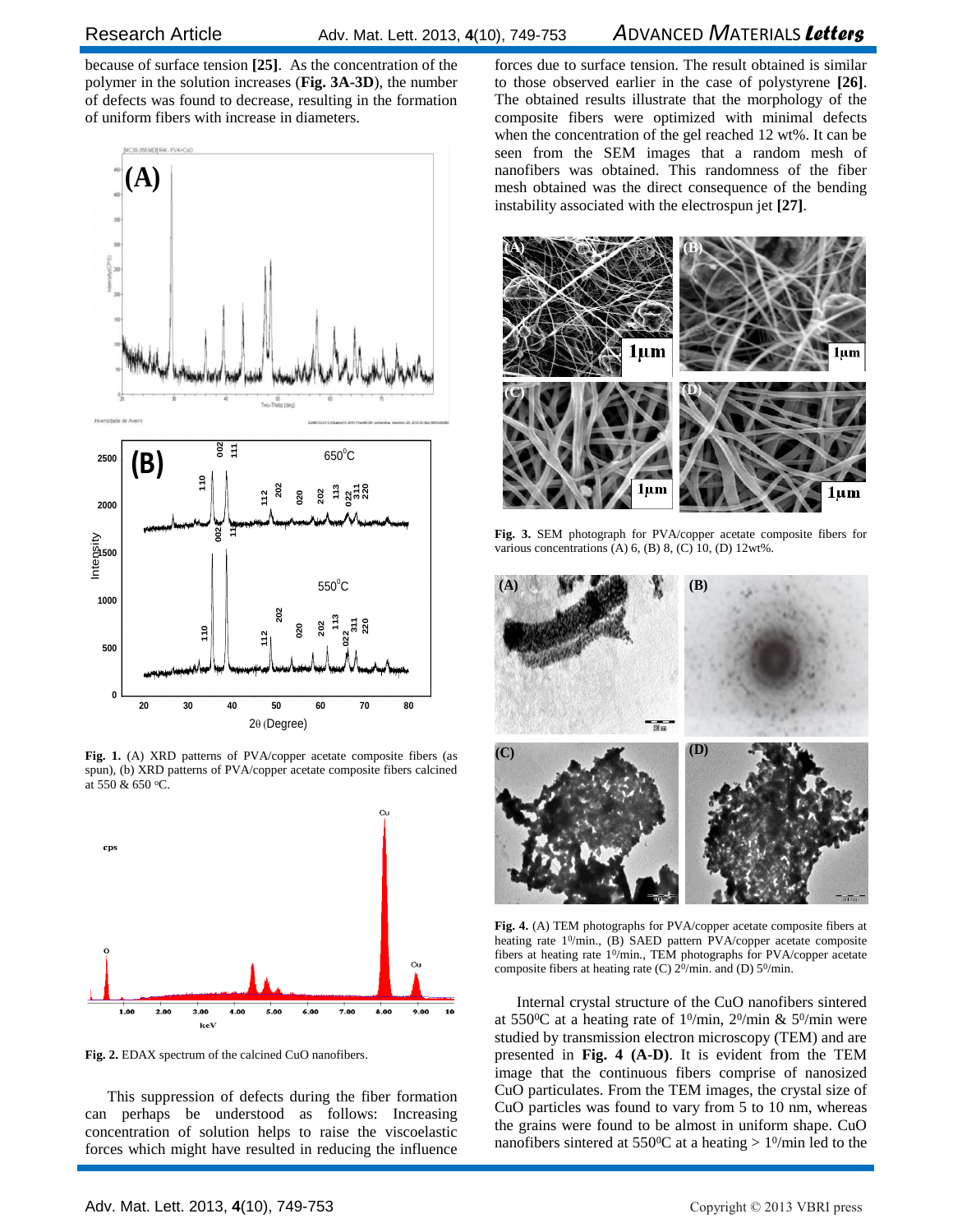breakage of the nanofiber into nano particles (**Fig. 4C &D**). The reason why different morphologies were obtained with different heat flow rates during annealing can be understood as follows. At the initial stage of heat treatment, the polymer molecules in the composite fibers acts as a kind of template around which CuO nanoparticles are formed and held together. As the calcination temperature increases, the polymer molecules escaped along with the other residuals leaving behind CuO nanoparticles which tend to agglomerate due to Vander Waals forces and crystallize. The selected area electron diffraction (SAED) pattern of CuO nanofibers displays several concentric diffraction rings and some regular diffraction high-lighted spots on the rings (**Fig. 4B**), indicating the well-defined crystalline nature of an assembly of nanofibers which accords well with XRD analysis.



**Fig. 5.** FTIR results for PVA/copper acetate composite fibers (as spun), inset FTIR Spectra for copper oxide fibers calcined at 550 °C.

**Fig. 5** shows the characteristic IR bands PVA and CuO recorded by FTIR spectrophotometer. All major peaks related to hydroxyl and acetate groups were observed. The large band observed between  $4000 \text{ cm}^{-1}$  and  $3500 \text{ cm}^{-1}$  is linked to the stretching O-H from the inter molecular and intra molecular hydrogen bands **[28-30]**.The vibration band observed between 2800 cm-1 and 2200 cm-1 refers to the stretching C-H from the alkyl groups and the peaks between 1700 cm<sup>-1</sup> and 1680 cm<sup>-1</sup> are due to the stretching C=O and C-O from acetate groups remaining from PVA. Fig (inset) shows the IR bands which results for the PVA/Copper acetate composite fiber calcined at  $550^{\circ}$ C for 5 hr. A peak around 570 cm<sup>-1</sup> assigned to  $VC<sub>u-O</sub>$  of copper oxide [31] appeared, indicating that the fiber obtained at this temperature has pure inorganic CuO species.

#### **Conclusion**

Defect free CuO nanofibers were synthesized through electrospinning technique. Phase formation and morphological features were analyzed by X-ray diffraction, TEM and SEM, respectively. It was found that the morphology of the composite and annealed nanofibers could be influenced by the concentration of the polymer content and heat flow rate during thermal treatment respectively. A lower concentration favors the formation of defects along the fiber and the number of defects reduces

when the concentration is increased. The reasons for the formation of defects and their reduction, and the observed structural changes of CuO nanofibers during heat treatment are also discussed. This is the first study of its kind carried out to obtain Copper oxide nanofibers without defects. These defect-free, CuO nanofibers with very few breakages can be exploited to fabricate gas sensing devices.

#### **Acknowledgements**

The present work is supported financially by University Grants Commission, Govt. of India, Major Research Project, and F.No-40- 30/2011 (SR).

#### **Reference**

1. Yang, P.D.; Yan, H.Q.; Mao, S.; Russo, R.; Johnson, J.; Saykally, R.; Morris, N.; Pham, J.; He, R.R.;, Choi, H.J. *Adv. Funct Mater*. **2002**, *12*, 323. **DOI:** [10.1002/1616-3028\(20020517\)12:5<323::AID-](../../../../Local%20Settings/Temporary%20Internet%20Files/Content.IE5/P565FUH3/AML_CUO1.doc)[ADFM323>3.0.CO;2-G.](../../../../Local%20Settings/Temporary%20Internet%20Files/Content.IE5/P565FUH3/AML_CUO1.doc)

Tiwari, A.; Sharma, Y.; Hattori, S.; Terada, D.; Sharma, A.K.; Turner, A.P.F.; Kobayashi, H. *Biopolymers*, **201**3, *99*, 334. Terada, D.; Kobayashi, H.; Zhang, K.; Tiwari, A.; Yoshikawa, C.; Hanagata, N.; *Sci. Technol. Adv. Mater.* **2012**, *13*, 1.

2. Wu, Y.Y. ; Yan, H.Q.; Huang M.; Messer, B.; Song, J.H.; Yang, P.D. *Chem. Eur. J*. **2002**, *8*, 1260. **DOI:** 10.1002/1521-3765(20020315)8:6<1260::AID-CHEM1260>3.0.CO;2-Q.

Sharma, Y.; Tiwari, A.; Hattori, S.; Terada, D.; Sharma, A.K.; Ramalingam, M.; Kobayashi, H. *International Journal of Biological Macromolecules*, **2012**, *51*, 627.

- 3. Hu, J.; Odom, T.W.; Lieber, C.M. *Acc. Chem. Res*. **1999**, *32*, 435. **DOI:** 10.1021/ar9700365. Tiwari, A.; Terada, D.; Yoshikawa, C.; Kobayashi, H. *Talanta*, **2010**, *82*, 1725. Intelligent Nanomaterials, Tiwari, A.; Mishra, A.K.; Kobayashi, H.; Turner, A.P.F. (Eds.), WILEY-Scrivener, USA, **2012**.
- 4. Wang, E.W.; Sheehan, P.E.; Lieber, C.*M. Science*. **1997**, *277*, 971. **DOI:** 10.1126/science.277.5334.1971.
- 5. Holmes, J.D.; Johnston, K.P.; Doty, R.C.; Korgel, B.A. *Science*. **2000**, *287*, 1471.
- **DOI:** 10.1126/science.287.5457.1471. 6. Hicks, L.D.; Dresselhaus, M.S. *Phys. Rev. B*, **1996**, *47*, 16631. **DOI:** 10.1103/PhysRevB.47.16631.
- Huang, M.; Mao, S.; Feick, H. ; Yan, H.; Wu, Y.; Kind, H.; Weber, E.; Russo, R.; Yang, P. *Science*. **2001**, *292*, 1897.
- **DOI:** 10.1126/science.1060367. 8. Iijima, S. *Nature*. **1991**, *56*, 354. **DOI:** 10.1038/354056a0.
- 9. Morales, A.M.; Lieber, C.M. *Science*. **1998**, *279*, 208. **DOI:** 10.1126/science.279.5348.208.
- 10. Martin, C.R. *Science*. **1994**, *266*, 1961. **DOI:** 10.1126/science.266.5193.1961.
- 11. Han, W.; Fan, S.; Li, Q.; Hu, Y. *Science*. **1997**, *277*, 1287. **DOI:** 10.1126/science.277.5330.1287.
- 12. Wang, Y.D.; Ma, C.L.; Sun, X.D.; Li, H.D. *Inorg. Chem. Commun.* **2002**, *5*, 751.
- **DOI:** 10.1016/S1387-7003(02)00546-4. 13. Shi, W.S.; Zheng, Y.F.; Wang, N.; Lee, C.S.; Lee, S.T. *Adv. Mater*.
- **2001**, *13*, 591. **DOI:** 10.1002/1521-4095(200104)13:8<591::AID-ADMA591>3.0.CO;2-#.
- 14. Pan, Z.W.; Dai, Z.R.; Wang, E.L. *Science*. **2001**, *291*, 1947. **DOI:** 10.1126/science.1058120.
- 15. Liu, S.W.; Yue, J.; Gedanke, A. *Adv. Mater*. **2001**, *13*, 656. **DOI:** 10.1002/1521-4095(200105)13:9<656::AID-ADMA656>3.0.CO;2-O.
- 16. Teo, W.; Ramakrishna, S. *Nanotechnology.* **2006**, *17*, 89. **DOI:** 10.3762/bjoc.5.58.
- 17. Deitzel, J.M.; Kleinmeyar, J.; Harris, D.; Tan, N.C.B.; *Polymer*. **2001,** *42,* 261. **DOI:** 10.1016/S1359-0294Ž03.00004-9.
- 18. Andreas, G.; Joachim, H.W.; Angew. *Chem Int Ed.* **2007,** *46*, 5670. **DOI:** 10.1002/anie.200604646.
- 19. Rajesh, K.P.; Natarajan, T.S.; *J Nanosci Nanotechnol.* **2009,** *9*, 402.